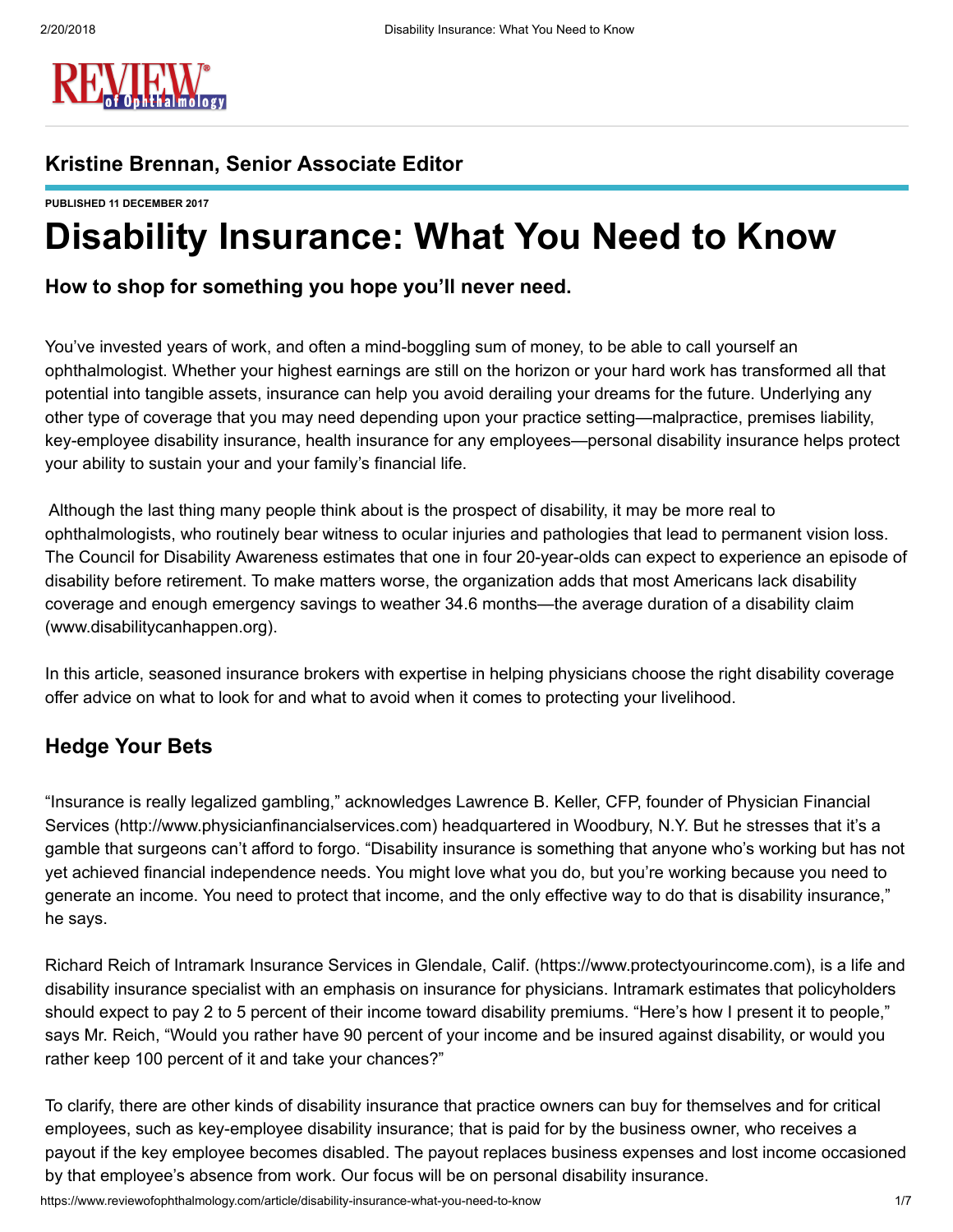Because personal disability insurance is applicable to every practice setting and stage of life, our experts will explore its nuances and share the features they encourage their physician clients to look for.

#### Supplementing Group Coverage

Both experts note that as more young surgeons forgo solo practice, employer- and hospital-provided group disability plans have become prevalent. "Just 10 or 15 years ago there wasn't a lot of group coverage, but many doctors not just ophthalmologists—are joining groups now," says Mr. Reich. "So we're losing clients for their initial disability insurance in many cases. But we often help them pick up supplemental coverage."

Personal disability coverage for doctors is a small market, Mr. Reich adds. "There are only a handful of companies that offer this

#### The "Pink Tax" for Women

Although women pay less than men for life insurance, they enjoy no such advantage when it comes to disability insurance. "The rate structure is based on claims experience," observes Richard Reich of Intramark Insurance Services in Glendale, Calif. "Illness is the major reason for disability, including breast cancer and pregnancy complications. Women pay less for life insurance because they live longer. But they make up for it in disability, unfortunately." The line graph below, based on data from the Council for Disability Awareness, illustrates the disparity between the sexes in claims filed.

"The cost of disability policies for females is substantially higher than for their male counterparts," adds Lawrence B. Keller, CFP, of Physician Financial Services in Woodbury, N.Y. "Female physicians should look for a unisex or gender-neutral rate structure, in addition to the other important riders. This could literally save them 40 to 50 percent off of the normal female premium rates. Certain companies like Mass Mutual and Principal still make unisex rates available, but you've got to do a little digging. It often ties in with hospital affiliations. For female surgeons, the Holy Grail is getting a unisex rate together with the own-occupation definition of total disability. This is hugely important," he says.

It may be important, but finding gender-neutral rates isn't easy. "For residents, medical students, interns and fellows, Principal just recently stopped offering it, so currently, the only place for a female resident or fellow to get unisex coverage would be Mass Mutual, provided that their hospital either has a discount plan established (which requires a total of three participants), or The Standard Insurance Company has what's called a GME plan (graduate medical education plan), but that's also only offered at a limited number of hospitals. Ameritas also has a few very old guaranteed standard-issue plans with unisex rates, but they're available mainly just through certain institutions in Texas," Mr. Keller notes.



#### Percent of New Long-Term Disability Claims by Gender

coverage especially for physicians. There were a lot of companies that got burned in the past by writing very broad, very rich coverage and they lost a lot of money. So now you have a handful." He adds that although there are fewer carriers than in the past, pricing is competitive. "You might think that the rates would have gone up a lot, but that isn't the case. Rates have remained fairly consistent. There is stiff competition between the carriers, and some of them try to catch up with some of the others by increasing the coverage in some areas, improving benefits overall. We haven't really seen premiums go up, and we've actually seen policies improve," he says.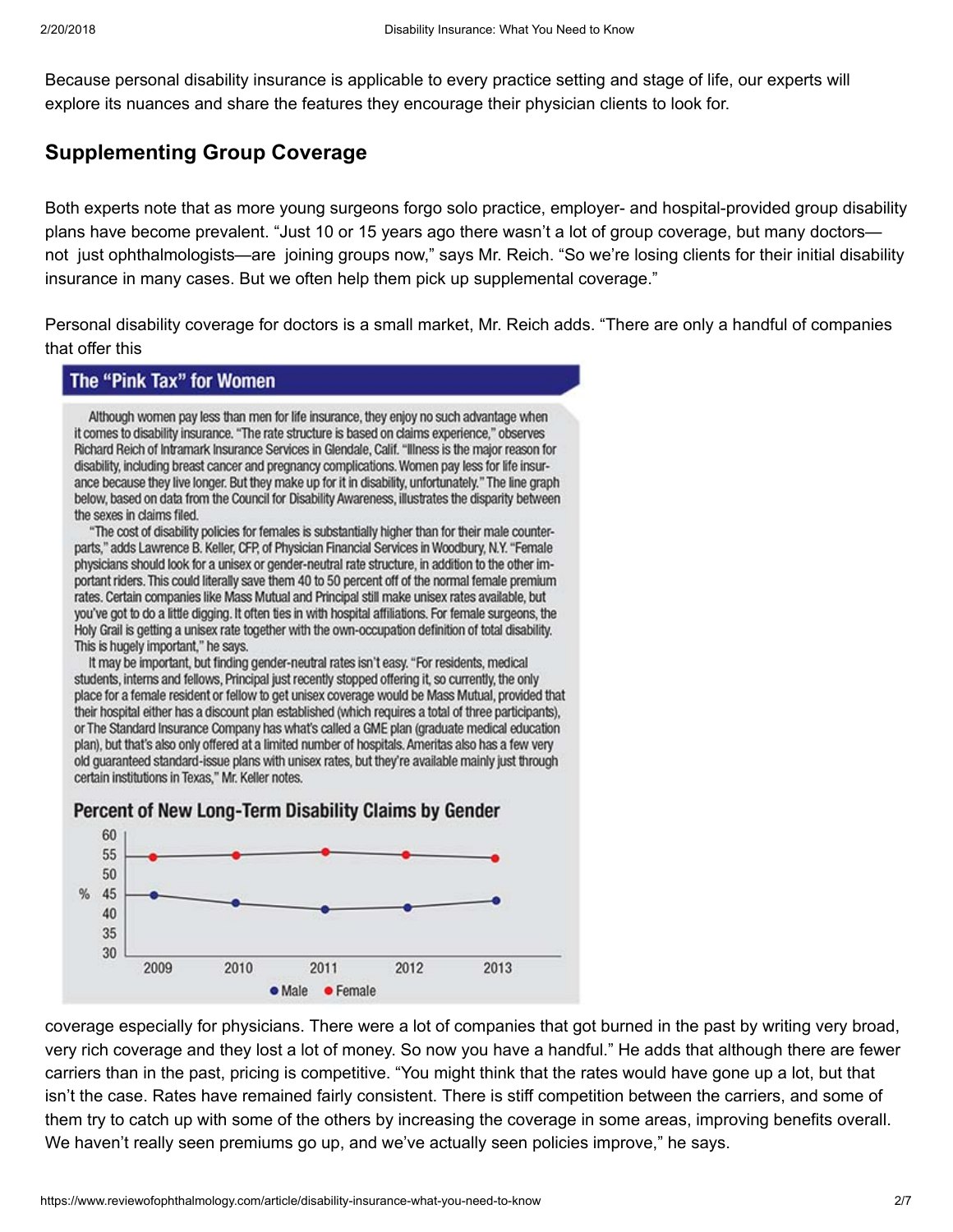The relative stability of premium costs may mean little to cash-strapped residents and fellows. According to Mr. Reich, however, employer-provided group disability policies often have gaps that might need filling-in with more coverage. "In most cases, you cannot turn down group coverage. A major caveat in many group policies, however, is that the benefits are often taxable. If the group is paying the premiums, that is the key factor in the taxability of the benefits. If the employer pays the premium, then the benefit is taxable," Mr. Reich explains. "I always recommend supplemental coverage, at least to recover on the taxability of group coverage. Most benefits pay 60 percent of your income. Let's say you're making \$100,000, just to make it easy. You're earning less than \$10,000 a month and your benefit is 60 percent of that. You'll be receiving less than \$6,000 per month and that is taxable. So now your monthly net might be less than \$3,000 after taxes. That's probably not going to cut it, and that's why they need to supplement it."

Mr. Keller agrees, adding that you may need to supplement to make up for taxes and any earnings you have in excess of the "cap" on the group LTD plan, and because you also need some portable disability coverage. "If you're working for a hospital and also doing some locum tenens work on the weekends, that work is self-employment income that has no coverage at all associated with it," he says. "You'll need to buy supplemental personal disability insurance."

Whether you're shopping for a disability policy that will supplement the policy your hospital or group offers, or you're looking for your main policy, Mr. Keller and Mr. Reich say that a good disability policy has a number of important features.

### Own-Occupation Coverage

For physicians, the strongest possible definition of total disability comes from policy language that is specific to their own occupation or even specialty. Mr. Keller and Mr. Reich emphasize that it's well worth paying extra to get a more specific definition of disability than what's in a standard "any-occupation" policy, which requires you to be disabled from all work/employment before you can collect. An occupation-specific definition of total disability will help make sure you receive benefits when you need them to replace lost income. Total-disability language varies between carriers, but should resemble something to the effect of, "You are unable to perform the material and substantial duties of your occupation or profession," and not just employment in general.

"Make sure you get the own-occupation definition of disability, and make that specialty-specific," urges Mr. Reich. "Some companies have very strong language when it comes to making a policy specialty-specific. If you can't perform the duties of an

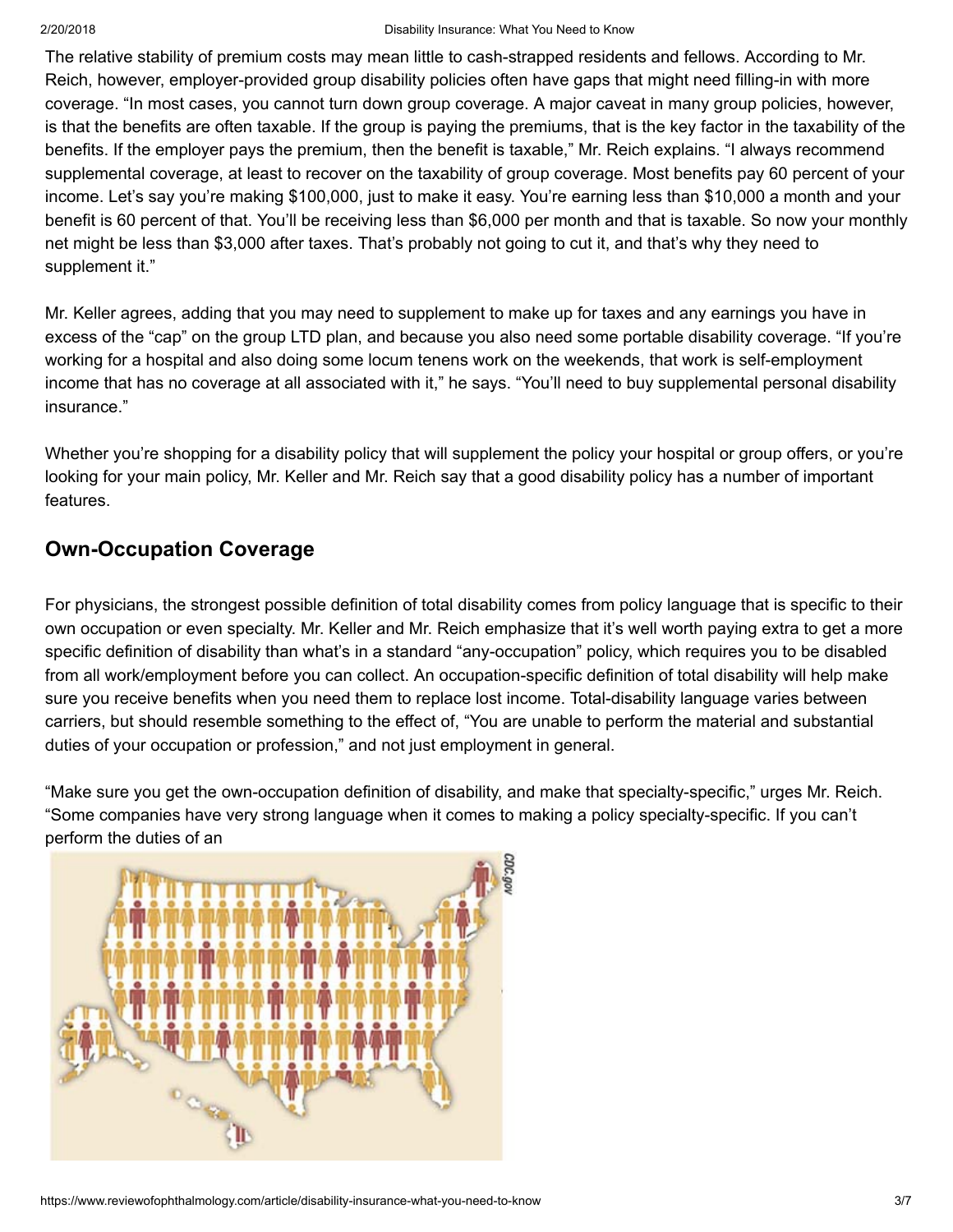The Centers for Disease Control has estimated that 22 percent of American adults have some type of disability. This estimate would subsume the number of workers suffering disabling illness or injury.

ophthalmologist, because let's say you injure your hand and can't perform surgeries or do other specific duties, then you would be considered disabled even if you retrained, returned to work and earned income in some other career. You would still receive your full disability benefit," he says.

"You want to make sure you have the own-occupation definition of disability," Mr. Keller agrees. "At this point, there are only six companies that offer this to ophthalmologists, or any physicians: Berkshire Life (a Guardian company); Standard Insurance Company; Mass Mutual; Principal; Ameritas; and Ohio National—and the availability of this may vary by state and medical specialty."

And, when you begin shopping for a policy, make sure it's non-cancellable, experts say. "One of the first things to look for is a non-cancellable, guaranteed-renewal policy," Mr. Keller avers. "Once you're in, you're in; and the insurance company can't take it away or change the premium rates. You can get rid of them, but they can't get rid of you. That gives you the most protection as a consumer."

#### Association Policies

Mr. Keller notes that disability insurance provided through professional associations generally doesn't offer ownoccupation coverage, and such plans typically have less-liberal contractual provisions compared to individual disability policies. "The organization gets the master policy contract, and the individual gets a certificate essentially saying they're part of this large group, but the individual members live and die by changes to the group. As with any policy you buy, make sure you do your research and understand what you're buying before actually purchasing it," he says.

Mr. Keller emphasizes that these association policies aren't the same as individual policies issued with an association discount, which he unreservedly urges physicians to seek whenever possible.

#### Residual and Recovery Riders

"Residual riders offer partial disability if you can't perform all of your duties, or if you can only work part time and have a loss of income as a result," Mr. Reich explains. "You would receive a partial benefit, and the percentage of that benefit would be based on the percentage of lost income."

Residual disability riders should never limit your eligibility for benefits to a return to work after a total disability. Mr. Keller explains, "Suppose you have a condition that flares periodically, and you don't know what it is, but it forces you to miss work during flare-ups. You don't know what's going on, but you're forced to work sporadic hours and see fewer patients and do fewer surgeries," he says. "You might have a huge loss of income, but own-occupation coverage does not pay for loss of income alone, even in the best policies: After all, you're still working very sporadically as an ophthalmologist, and so you're not disabled from your specific occupation. You might have a huge loss of income, but your residual disability rider may stipulate that you can only get residual income upon a (restricted-duty or part-time) return to work after a period of total disability. Then suppose that three years later, your doctor says that it's MS, and now and you've got to stop working altogether. You get zero for the three years that you worked sporadic hours because you were never totally disabled, and so never returned to work after a total disability. Most disabilities are sicknesses, not trauma; they're gradual and might eventually become total. With the wrong residual-disability language in your plan, you can't get anything for lost income if your disability progresses gradually before becoming total. At that point, you'll only get your total, and then only after you meet your waiting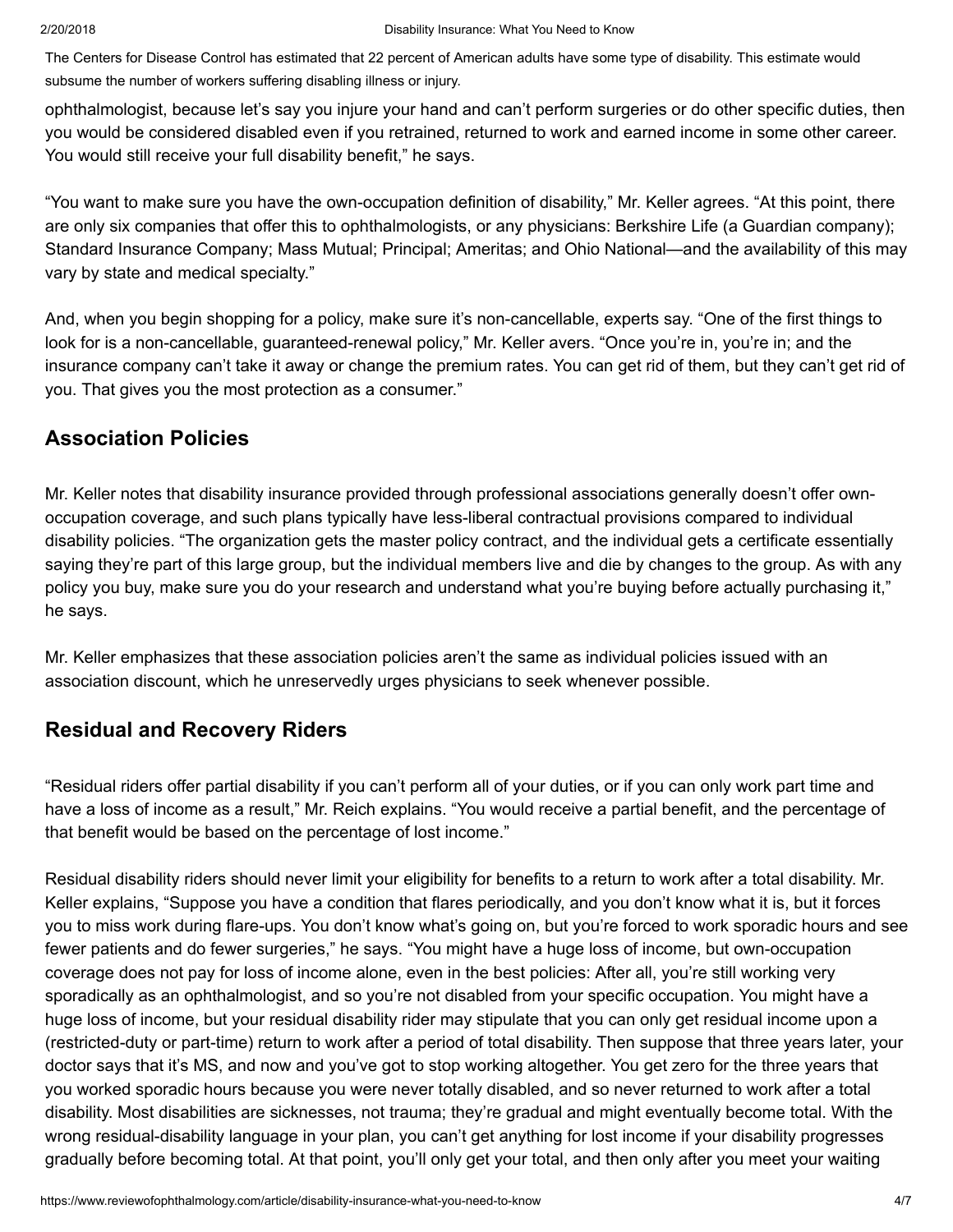period."

In terms of protection, a recovery rider takes it even one step further, says Mr. Reich. "You don't have to show a loss of time or a loss of duties," he says. "You just have to show a loss of income as a result of having had a disability. So you could be working full time and doing everything you'd been doing before. But suppose you were out on full disability previously, and you're just now returning to work. You'll need to build your practice back up in many cases, which means you'll still likely be suffering a loss of income during that time."

#### Elimination Periods

Even if your disability claim is approved, you're still on your own financially during the elimination or waiting period, which usually spans 90 or 180 days from date of onset. "Buying a rider that shortens your elimination period from 180 days to 90 days can make a huge difference by helping prevent you from selling off any of your assets to stay afloat," says Mr. Keller. Although electing a 180-day elimination period can cut 10 percent off your premium payment, Mr. Keller urges ophthalmologists to consider how close they are to financial independence when choosing their waiting period.

"There are a lot of things that will take someone out of work for more than 90 days that will never make it to 180," he cautions about the longer elimination period. "Later, from a risk-versus-reward standpoint, you may comfortably be able to extend the waiting period as you approach financial independence," he adds.

#### Duration of Benefits

Make sure your policy will pay benefits for as long as possible. Some policies limit receipt of benefits to as little as two years. "They'll usually last until at least 65 to 67 years of age," says Mr. Reich. "But there are some that have lifetime benefits."

If you have high earnings and are closing in on financial independence, both experts recommend keeping at least some coverage in place until age 65 or 67. "If you've already had good coverage and you're earning good money, keep some coverage in place, if only to protect your assets," advises Mr. Reich. If you want to save money on your premium, you can always modify the benefit amount, the elimination period, or some other feature of your policy to reduce your costs.

#### Future-Increase Option

Another key rider for younger, healthier surgeons is the future-increase option. "Ophthalmology residents and fellows at the very least should consider purchasing a tiny individual policy with a relatively small benefit now," says Mr. Keller. "If you still have group insurance from your program, the individual policy will at least make up for some of the taxes you'd lose on group-plan benefits. Then, if you select a future-increase option, you could potentially increase the individual plan from \$1,000 per month to perhaps \$17,000 or more as your career progresses—without ever undergoing a medical exam, blood test, urine test or answering any additional medical questions, as long as you're healthy at the time you purchase the policy."

"Future-increase options allow you to purchase additional coverage as your income increases without having to go through medical underwriting again," says Mr. Reich. "You just have to show proof of income."

One caveat is to make sure your policy is amended—not replaced—when you purchase more coverage. "Some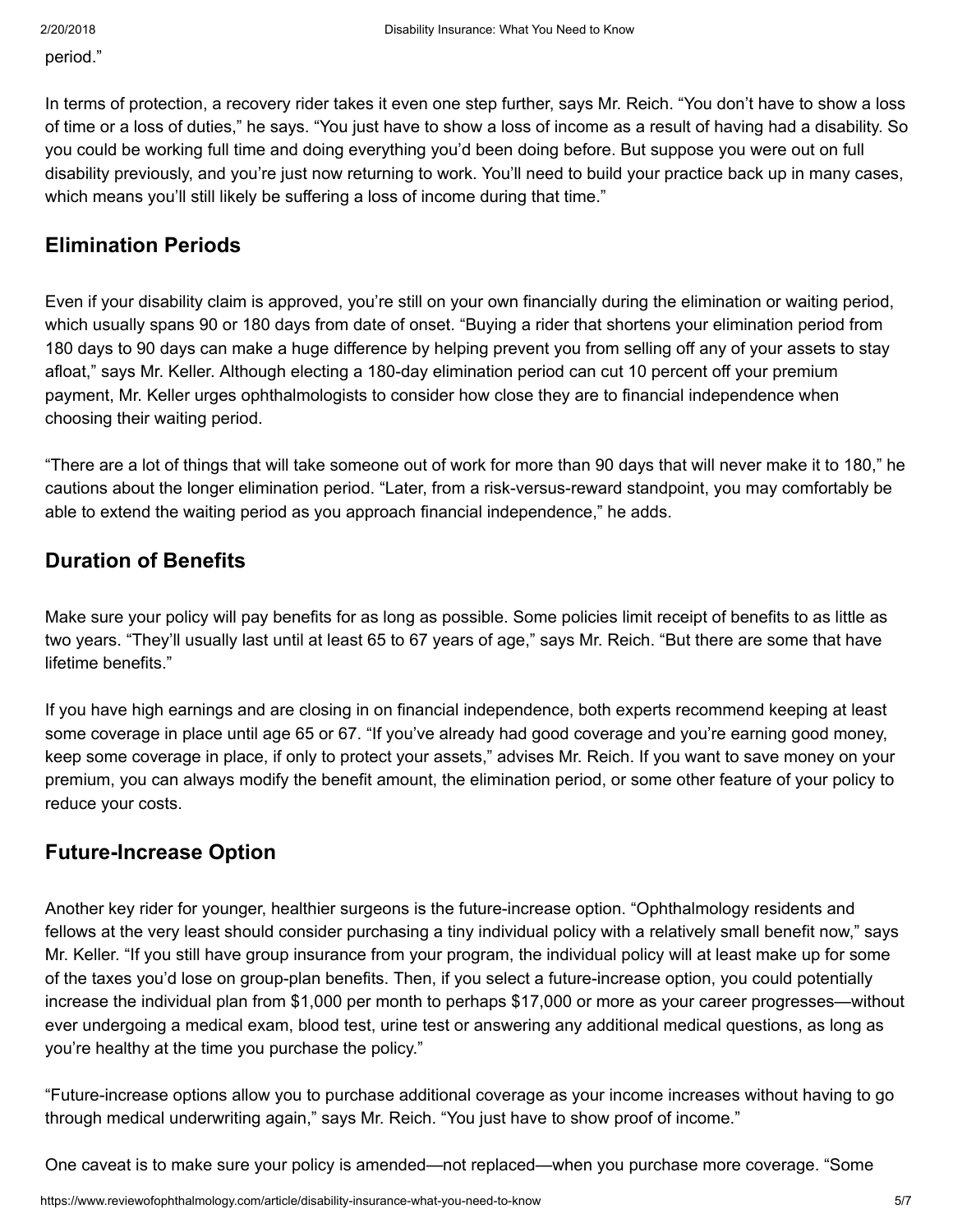policies are going to give you a new policy that might have different terms than the original one when the increase option is exercised," Mr. Keller cautions. "Others may just amend your existing policy. Clearly, an amendment to the existing policy is a safer bet than getting something new, because you just don't know what's going to change."

## Grab a COLA

If you accept the Council of Disability Awareness' estimate that a disability claim lasts an average of 34.6 months, you'll need your benefits to increase with inflation should the unthinkable happen. That's where the cost-of-living adjustment (COLA) rider comes into play. "If you become disabled, the benefit will increase, typically between 3 or 6 percent annually for every year you're disabled to help you keep up with inflation," explains Mr. Reich.

Mr. Keller says that the COLA rider is well worth the extra premium costs for younger ophthalmologists. "This can be 10 to 15 percent of the cost of the policy," he acknowledges. "But if you buy it as a 29-year-old resident or fellow, and your plan is to practice until 65, that rider's really important because you've got a lot of time ahead of you," he says.

### Optional "Bells and Whistles"

"There are additional riders that I like, but these policies get very expensive when you start adding all the bells and whistles, so you balance what's affordable with what makes financial sense for you," says Mr. Reich. He adds that a personal disability policy with the riders enumerated thus far is very good. "If you want to make it even better, you can add a catastrophic rider, which would pay benefits if you have a catastrophic illness and then need assistance with daily living. You may also want an unemployment rider that will pay your premiums during your period of disability from work. There's also a student-loan payment rider that will cover your loan debt.

"There's another rider you can get that I like," Mr. Reich continues. "If somebody becomes disabled and can no longer pay into their retirement account, there's a rider that will contribute to retirement savings over the years."

#### Insurance as a Map

While newly minted ophthalmologists may wonder how to swing paying for even basic individual disability insurance, Mr. Keller says that as little as \$20 to \$30 per month for a very small benefit early can become very powerful over time. "Your money is what pays the premium, but your health is what buys the insurance," he notes.

"I don't think anybody should go bare at any point," says Mr. Reich. "Even if you've amassed a good amount of assets before you become disabled, you may need to dip into those assets and live off of them. I would rather somebody have some sort of policy in place so they won't have to reduce their assets significantly to get through a disability."

Both experts agree that you should re-evaluate your disability policy regularly, and consider making changes to move your coverage from earning-potential protection to asset protection over time. While something is always better than nothing where coverage is concerned, you can relax or eliminate some of your riders to reduce premium payments by getting rid of the COLA rider late in your career, for example. "If you bought your policy when you were young and healthy, and now you're older and your plan is to not work a tremendous number of additional years, you might consider getting rid of the COLA rider because your claim duration is going to be much shorter than it would have been when you bought the policy," Mr. Keller says. "If you're now 55, and your plan is to retire at 60, how much value does that COLA rider really provide?" he says. "You might find that as you're getting older, you can do a